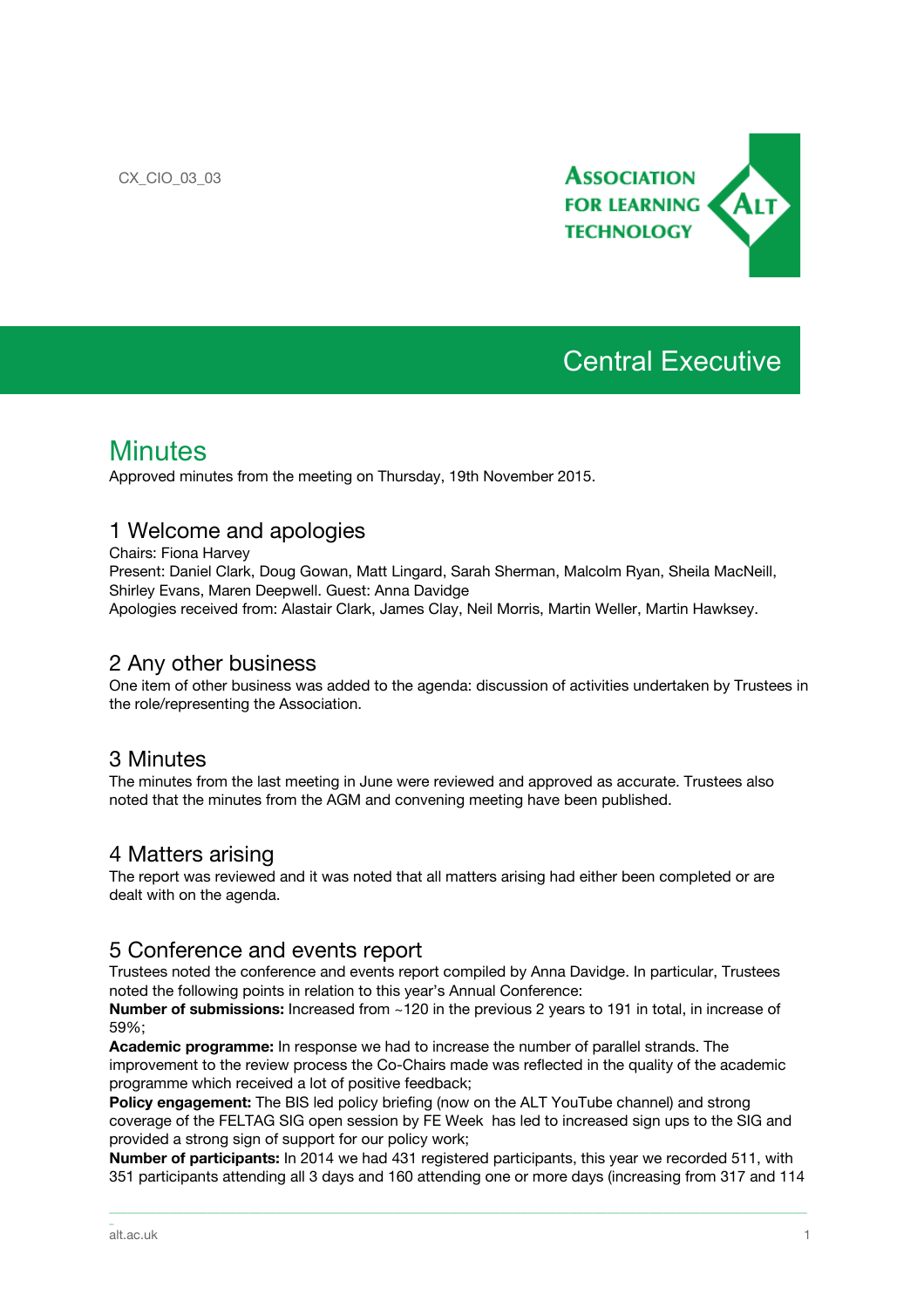respectively). This is the first time in 3 years that the number of participants has increased overall; **Community engagement:** We opened the conference platform far in advance of the conference and ran new initiatives including a Community Choice Award as part of the Learning Technologist of the Year Awards generating hundreds of votes and a new #altc game which engaged the many participants and exhibitors. The record number of tweets generated (15k+) and the growing list of #altc blog posts are only two additional indicators of the engagement we have generated;

**5 to 500:** More is not always better. The increases in themselves do not reflect the success of this year's conference. In fact, we have only been able to deliver on our aims with 1 member of staff for each 100+ participants because of the literally hundreds of ALT members who have contributed their time and effort. This is reflected in the conference evaluation where 92.6% of respondents reported that help during the conference was good/excellent and 93.5%reported that the pre-conference administration was good/excellent;

**Support:** The commitment our community has shown from submitting, reviewing and delivering papers, to shaping the social programme, supporting the conference by participation, exhibiting or sponsorship and by their active engagement over the three days and beyond is what counts for us;

**...300 more and counting:** We have welcomed over 300 new members since 1 June, many of whom joined in conjunction with the conference.

Trustees further discussed a small number of complaints regarding catering that had been dealt with, feedback and ideas for future conference and online delivery. Trustees noted their thanks to all members involved in the conference and the whole staff team in particular Anna Davidge for whom it was the first conference as ALT's Events Manager.

## 6 Chief Executive's report

MD presented her report to Trustees and there was particular discussed of the following recommendations:

| Item                                      | Recommendation                                                                                                                                                                                                                                                                                                                                                                                                                                                                                                             |
|-------------------------------------------|----------------------------------------------------------------------------------------------------------------------------------------------------------------------------------------------------------------------------------------------------------------------------------------------------------------------------------------------------------------------------------------------------------------------------------------------------------------------------------------------------------------------------|
| 3 Code of Practice for<br><b>Trustees</b> | The Code of Practice for Trustees is out of date and requires<br>review. Trustees discussed attendance at meeting and related<br>issued. What is needed is a brief review of the information and<br>associated links which need to reflect the current strategy and CIO<br>transition and secondly for each Trustee to individually audit their<br>practice against the code<br>Recommendation: Trustees agreed approach and timeline for<br>updating their Code of Practice by February led by DG, FH, SMcN.              |
| 5 OBU Contracts                           | ALT's Chair, Vice-Chair and Hon. Treasurer have worked with MD to<br>negotiate new contract (Licence to Occupy) with the same financial<br>terms & support services.<br>Recommendation: Trustee formally noted the new Licences to<br>Occupy<br>Recommendation: Trustees noted that FH and MD are in liaison with<br>the university to agree a new arrangement for HR contracts and that<br>this is reflected in the risk register.                                                                                        |
| 6 Scotland Policy Board                   | The Policy Board took place in Glasgow hosted by the SQA on<br>Monday, 16 November. Key topics for discussion alongside the<br>usual updates from sector bodies include ALT's response to the<br>consultation on the Digital Learning and Teaching Strategy for<br>Scotland and developments related to the Open Scotland<br>Declaration.<br>Recommendation: Trustees (SMcN) agreed to provide input to<br>Scotland Government consultation on Digital Learning and<br>Teaching Strategy for Scotland, closing date 17 Dec |

\_\_\_\_\_\_\_\_\_\_\_\_\_\_\_\_\_\_\_\_\_\_\_\_\_\_\_\_\_\_\_\_\_\_\_\_\_\_\_\_\_\_\_\_\_\_\_\_\_\_\_\_\_\_\_\_\_\_\_\_\_\_\_\_\_\_\_\_\_\_\_\_\_\_\_\_\_\_\_\_\_\_\_\_\_\_\_\_\_\_\_\_\_\_\_\_\_\_\_\_\_\_\_\_\_\_\_\_\_\_\_\_\_\_\_\_\_\_\_\_\_\_\_\_\_\_\_\_\_\_\_\_\_\_\_\_\_\_\_\_\_\_\_\_\_\_\_\_\_\_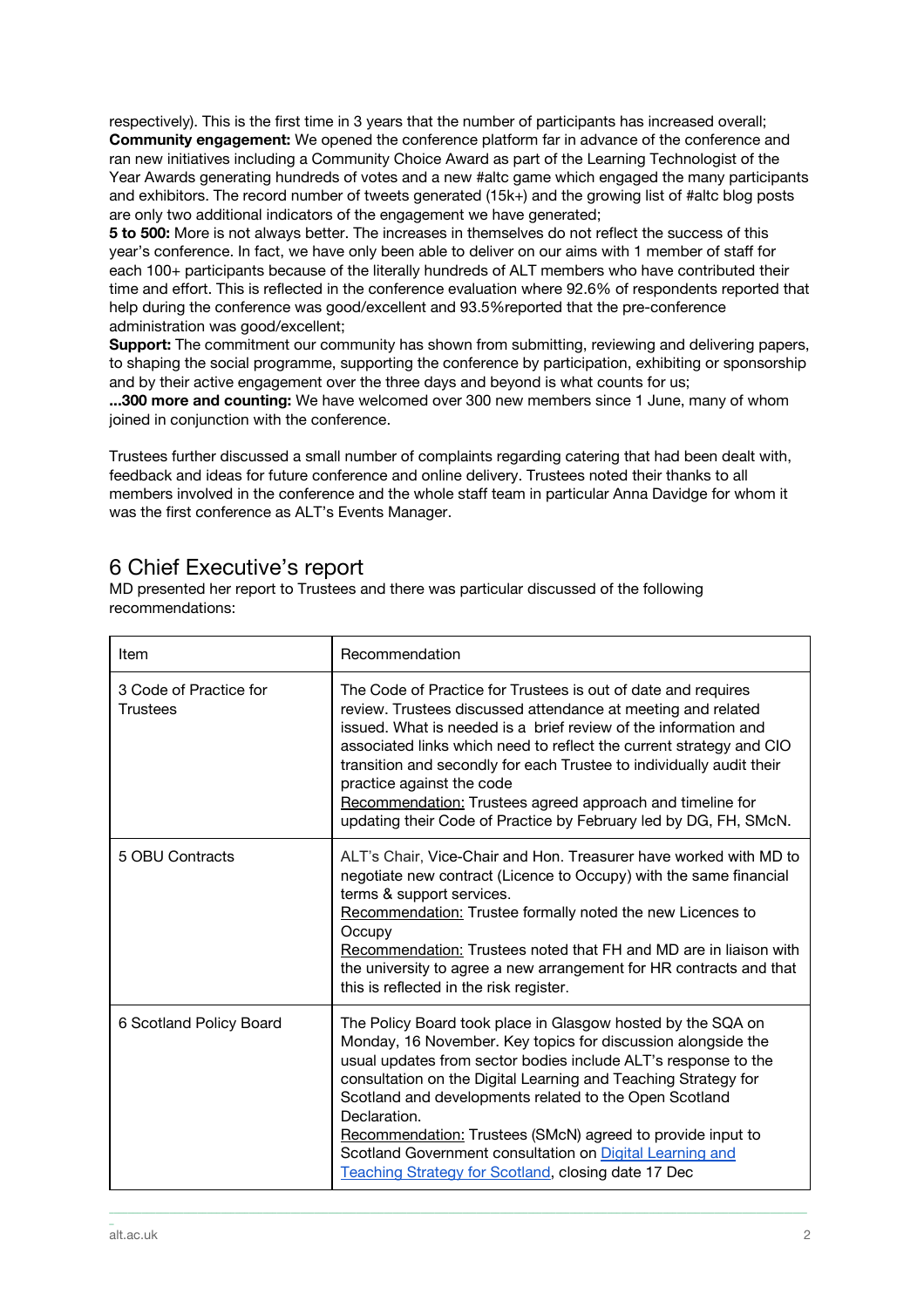|                             | Trustees also had an informal discussion of related policy matters<br>including the recent green paper.                                                                                                                                                                                                                                                                                                                                                                                                                                                                                                                                                                                                                                                                                                                                                                                         |
|-----------------------------|-------------------------------------------------------------------------------------------------------------------------------------------------------------------------------------------------------------------------------------------------------------------------------------------------------------------------------------------------------------------------------------------------------------------------------------------------------------------------------------------------------------------------------------------------------------------------------------------------------------------------------------------------------------------------------------------------------------------------------------------------------------------------------------------------------------------------------------------------------------------------------------------------|
| 9 Open policy/Jorum         | Jisc tentatively agreed to contribute to an open webinar about the<br>future of jorum and related topics following the update about jorum<br>it has recently published and circulated to the ALT Open Education<br><b>SIG</b><br>Recommendation: It was noted that AC has taken a lead on the<br>Jorum webinar for Trustees.                                                                                                                                                                                                                                                                                                                                                                                                                                                                                                                                                                    |
| 10 Heads of eLearning Forum | HELF met in Oxford on 11 November and MD was invited to attend<br>and provide a brief update on ALT. Following the meeting MD has<br>offered ALT support to the forum.<br>Recommendation: Trustees noted this development.                                                                                                                                                                                                                                                                                                                                                                                                                                                                                                                                                                                                                                                                      |
| 13 Operational plan         | The plan was reviewed at the end of Q3. At this time of year the<br>main focus of the review is to determine which, if any, activities will<br>not be completed or on track as planned by year end and to<br>prioritise income generating activities and planning in the coming<br>months.<br>The expanded events programme now includes the online Winter<br>Conference, oer16 and more webinars has increased workload<br>significantly and means that despite the relatively small scale of<br>project work currently undertaken the level of activity is high. The<br>overview of the plan gives a clear sense of progress.<br>It also shows that project delivery and membership are key areas of<br>activity in the coming months up to the year end.<br>Recommendation: Trustees noted progress as shown in the plan in<br>particular the achievement of the staff team delivering this. |
| 14 Managing risk            | In accordance with the risk management strategy the risk register<br>has been reviewed and updated for Q3.<br>Recommendation: Trustees formally noted review of risk register<br>and the actions taken to manage risks.<br>Recommendation: Trustees who have contacts/relationships to<br>provide input to sponsoring membership communications.                                                                                                                                                                                                                                                                                                                                                                                                                                                                                                                                                |
| 15 Membership Manager       | The recruitment process for a new Membership Manager is<br>underway. Since the departure of Liz Wyatt in July this area has<br>been covered by MD with significant support from Tom Palmer,<br>currently the Support Officer. As usual we will review the staffing<br>structure at the end of the financial year by which time we anticipate<br>to have completed the recruitment process for the role. While we<br>have been significantly understaffed in this area for 3+ months and<br>it is important to note that all members of staff have had additional<br>workload in order to cover that, in particular senior staff. MD has<br>given staff thanks and positive feedback for their extra effort.<br>Recommendation: Trustees noted progress in the recruitment for a<br>new Membership Manager.                                                                                      |
| 16 Annual Appraisals        | We have agreed to change the time of conducting the annual<br>appraisal process for all staff from December to February, to<br>coincide with the end of the financial and operational year. Staff<br>have welcomed this change.<br>Recommendation: Trustees approved the change for annual<br>appraisals to be carried out in February.                                                                                                                                                                                                                                                                                                                                                                                                                                                                                                                                                         |

\_\_\_\_\_\_\_\_\_\_\_\_\_\_\_\_\_\_\_\_\_\_\_\_\_\_\_\_\_\_\_\_\_\_\_\_\_\_\_\_\_\_\_\_\_\_\_\_\_\_\_\_\_\_\_\_\_\_\_\_\_\_\_\_\_\_\_\_\_\_\_\_\_\_\_\_\_\_\_\_\_\_\_\_\_\_\_\_\_\_\_\_\_\_\_\_\_\_\_\_\_\_\_\_\_\_\_\_\_\_\_\_\_\_\_\_\_\_\_\_\_\_\_\_\_\_\_\_\_\_\_\_\_\_\_\_\_\_\_\_\_\_\_\_\_\_\_\_\_\_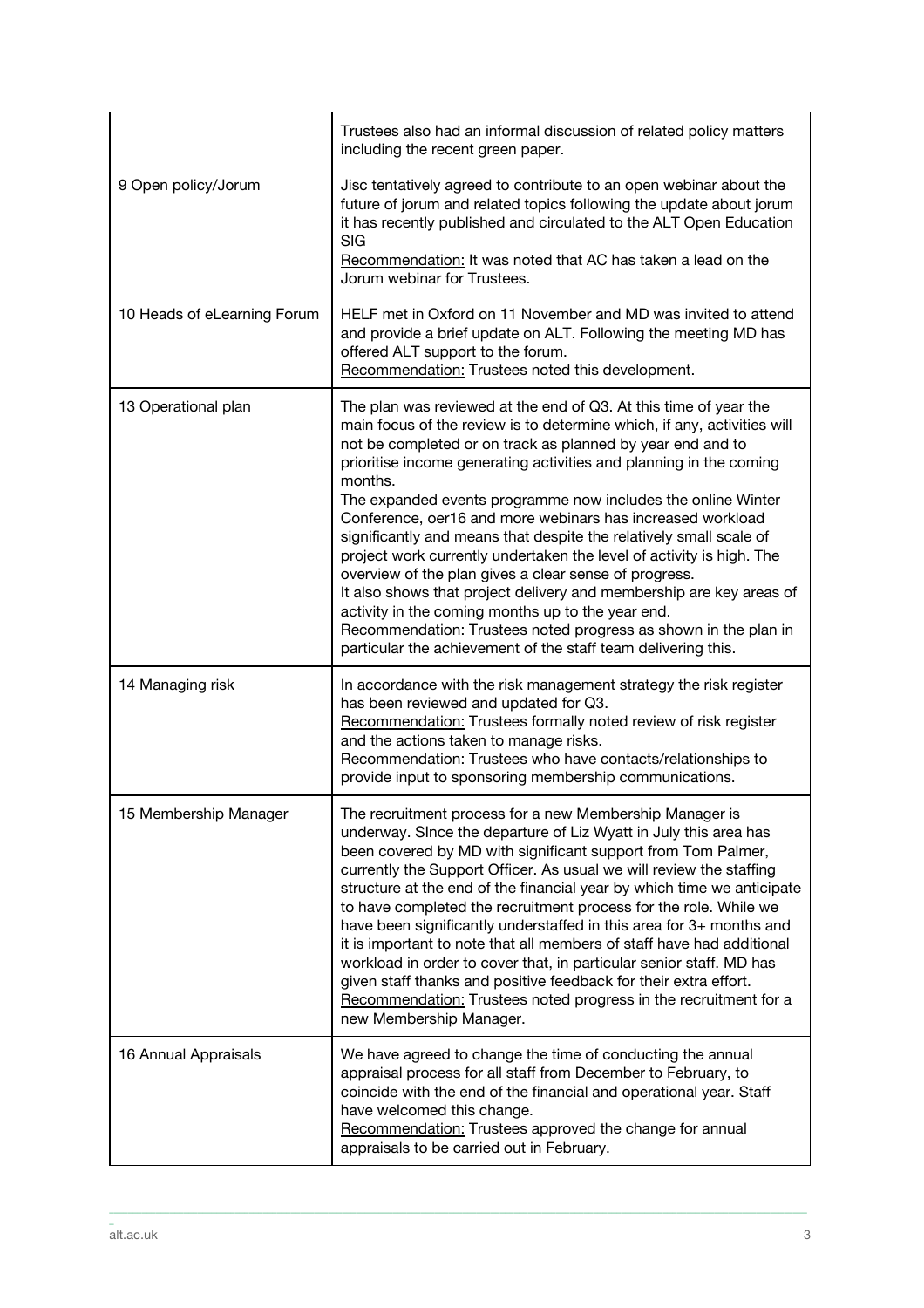| 18 ALT Ambassadors                | The transition to CIO status provides a good opportunity for us to<br>review arrangements for Ambassadors of ALT including their<br>appointment and role. The current Ambassadors are Terry Mayes,<br>Wendy Hall, Dick Moore, Joe Wilson and Bob Harrison.<br>Recommendation: Trustees SS and SE volunteered to work with<br>MD to update the ALT Ambassador policy.                                                                                                                                                                                                                                                                           |
|-----------------------------------|------------------------------------------------------------------------------------------------------------------------------------------------------------------------------------------------------------------------------------------------------------------------------------------------------------------------------------------------------------------------------------------------------------------------------------------------------------------------------------------------------------------------------------------------------------------------------------------------------------------------------------------------|
| 19 Blended Learning<br>Essentials | The consortium led by the IOE/UCL successfully secured the<br>project and ALT is a lead partner. We lead on 2 work packages:<br>marketing and paths to credit). Led by MD this work has made<br>good progress and we have delivered all milestones on time and on<br>budget with a view the securing additional income for additional<br>work delivered. Key success for ALT is a CMALT pilot group for all<br>participants (currently 12k+ have registered) and mapping of BLE to<br>CMALT and ALT's prominent placement on all course materials and<br>the Futurelearn platform.<br>Recommendation: Trustees noted progress and CMALT pilot. |

# 7 Financial report

DC presented his first report to Trustees focused on financial reports up to 31 October 2015, the end of Q3 of the current financial year including the transition to CIO status. Trustees then discussed: the overall report and its recommendations and the forecast for Q4. As noted under Matters Arising, Trustees agreed to find and appoint new financial advisors/accountants to provide advice throughout the transition and in the run up to the end of the financial year.

The report showed that ALT is currently in a good position with membership and events income performing strongly and savings being made in other areas. The financial strategy and budget for this year set out that min of 12% of the Association's income would be generated via externally funded projects. As the figures show we have only achieved a minimal income to date, with an expectation to achieve 3.5% by the end of the year. However, this also means that we will have achieved our overall aim of meeting all of our core costs via core income from membership and events a year earlier than planned, which is a very important achievement and puts us into a better position for next year. The forecast set out the year end position as £13,250 in deficit or £450 in deficit once the reserves that have been invested during the year are taken into account. Considering that the budgeted for deficit was £8,050 and the more rapid transition to core income streams over the past 9 months, this will be a very good position for the Association to achieve.

Recommendation: Trustees approved the process and timeline for appointing auditors. CD and MD to lead.

Recommendation: Trustees noted the overall report and the positive financial position with a view to review the financial strategy and budget as planned in early 2016.

# 8 Operational Committees

#### Committee for Membership Development

Trustees had a report of the recent meeting from SS with the following key points:

ALT approaching 2000 members, and 300 Certified members; organisational members retained at rate of 80% for Qs. 1 & 2 with good progress in Qs.3 & 4. The committee discussed longer-term trends in membership numbers. SS will lead review of individual membership terminology.

New Members Group policy approved by Trustees in June coming slowly into effect. Proposals received for new Members Groups: ALT Northern Ireland; ALT West Midlands. Winter Conference promotion; the Chair called for committee involvement.

The Committee noted the potential for better communication among ALT Operational Committees. KG asked for links to other committees' minutes to be circulated. [Subsequently agreed by all committees at the joint meeting]

\_\_\_\_\_\_\_\_\_\_\_\_\_\_\_\_\_\_\_\_\_\_\_\_\_\_\_\_\_\_\_\_\_\_\_\_\_\_\_\_\_\_\_\_\_\_\_\_\_\_\_\_\_\_\_\_\_\_\_\_\_\_\_\_\_\_\_\_\_\_\_\_\_\_\_\_\_\_\_\_\_\_\_\_\_\_\_\_\_\_\_\_\_\_\_\_\_\_\_\_\_\_\_\_\_\_\_\_\_\_\_\_\_\_\_\_\_\_\_\_\_\_\_\_\_\_\_\_\_\_\_\_\_\_\_\_\_\_\_\_\_\_\_\_\_\_\_\_\_\_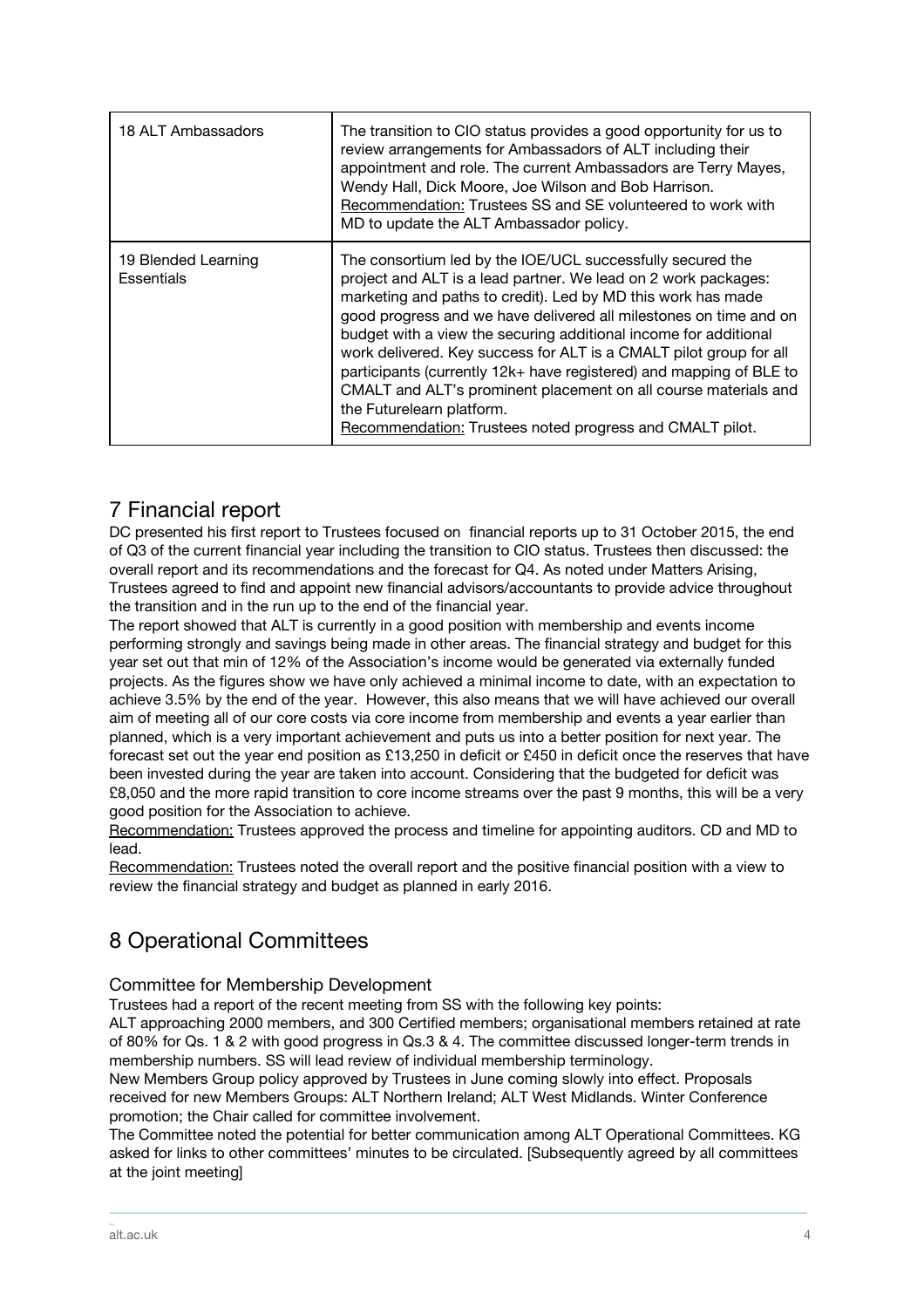Recommendation: Trustees welcomed overall progress and will review recommendations regarding individual member terminology in February.

#### Committee for Communication and Publications

Trustees had a report of the recent meeting on behalf NM with the following recommendations: To recruit an additional editor for the Journal using the existing shortlist of editors who noted interest. Recommendation: Trustees approved the appointment of a third editor.

To recruit an additional editors for the #ALTC Blog.

Recommendation: Trustees noted the work of the existing editorial team and noted their thanks in particular to Anne Hole for leading the blog so well. Trustees welcomed the recommendation to provide further capacity in the editorial team.

The Committee approved the new Journal Strategy.

Recommendation: Trustees approved the journal strategy for publication.

#### Committee for Further Education and cross-sector engagement

Trustees had a report of the recent meeting on behalf JC with the following items being discussed: The work and remit of the FELTAG Special Interest Group, which has attracted many members; The work of James Clay in particular during the Annual Conference and FE participation at the event; Impact of ALT's response of the consultation on the Digital Economy.

Recommendation: Trustees noted that no new Vice-Chair had as yet been appointed and recommended that this is reviewed before the next meeting.

## 9 Communication and website report

Trustees discussed that over the last year progress has been made in a number of areas with regards to ALT communications and it's websites. Highlights include: the ALT main site has been themed and optimized for mobile use; a new infrastructure that enables the rapid deployment of ALT mini-sites including a single-sign-on solution; and the evolution of a social media strategy aligned to maximising impact with limited resource. Other more recent developments:

- Greater exposure of the @A\_L\_T account and brand during the Annual Conference
- #altc hashtag trends globally and has a record 15k tweets during the ALT Annual Conference
- Integration of main ALT logins and dedicated conference site
- Seamless migrations of ALT Online Newsletter to #ALTC Blog
- Greater brand consistency and infrastructure for hosting ALT mini-sites

Trustees noted their thanks to all ALT staff for incorporating communication more strongly into all activities and in particular to Martin Hawksey for leading much of the work in this area. Trustees further noted the contribution of Rich Goodman and Lorna Campbell tweeting for ALT during the Annual Conference.

Recommendation: Trustees were in particular interested in the application of event calendar functions for the ALT Winter Conference and suggested further that one aspect of conference delivery that could be developed is access/collation of presentation materials from presenters.

# 10 Strategy

This report focused on the current strategy and this year's Annual Survey. Following on from a joint session at the recent meeting of Operational Committees where we reviewed progress made in delivering the strategy and priorities for the coming year, Trustees:

- 1. Reflected on the presentation charting progress and priorities and related update report to Members which is due to be published with the Annual Survey;
- 2. Provided quotes for the announcements;

Trustees welcomed the update to members and noted that is highlights the strong process made by the membership working with staff to achieve ALT's strategic aims and put values into practice.

Recommendation: Trustees to provide feedback and quotes on the survey and report by 26 Nov; Recommendation: Update to be proof-read and finalised before publication on 1 Dec.

Recommendation: Trustees discussed how dissemination of survey data could be improved and suggested producing an infographic of 2016/15 comparative data to be published together with the survey, report and summary.

\_\_\_\_\_\_\_\_\_\_\_\_\_\_\_\_\_\_\_\_\_\_\_\_\_\_\_\_\_\_\_\_\_\_\_\_\_\_\_\_\_\_\_\_\_\_\_\_\_\_\_\_\_\_\_\_\_\_\_\_\_\_\_\_\_\_\_\_\_\_\_\_\_\_\_\_\_\_\_\_\_\_\_\_\_\_\_\_\_\_\_\_\_\_\_\_\_\_\_\_\_\_\_\_\_\_\_\_\_\_\_\_\_\_\_\_\_\_\_\_\_\_\_\_\_\_\_\_\_\_\_\_\_\_\_\_\_\_\_\_\_\_\_\_\_\_\_\_\_\_